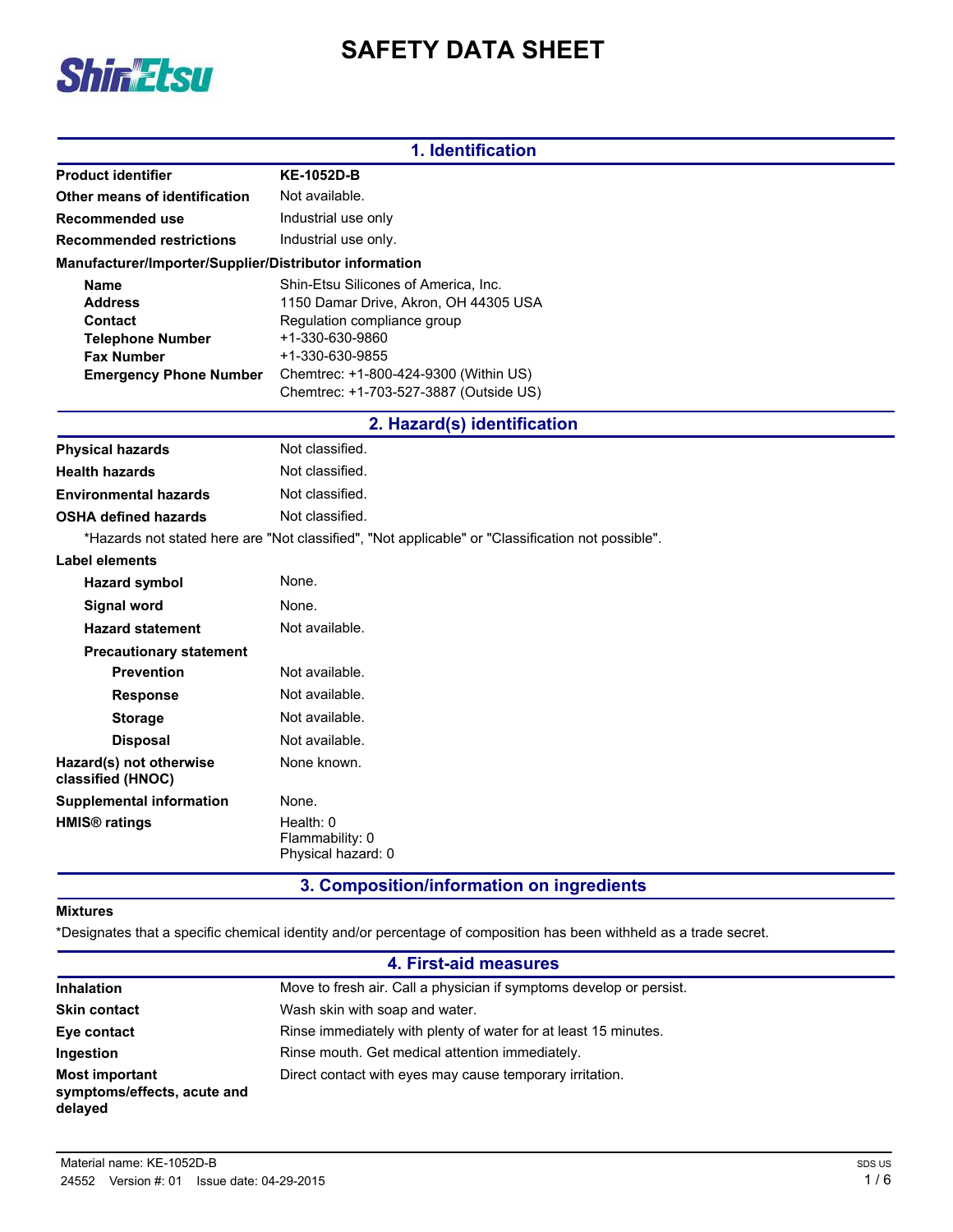| Indication of immediate<br>medical attention and special                         | Treat symptomatically.                                                                                                                                                                                                                                                             |  |  |  |
|----------------------------------------------------------------------------------|------------------------------------------------------------------------------------------------------------------------------------------------------------------------------------------------------------------------------------------------------------------------------------|--|--|--|
| treatment needed                                                                 |                                                                                                                                                                                                                                                                                    |  |  |  |
| <b>General information</b>                                                       | Ensure that medical personnel are aware of the material(s) involved, and take precautions to<br>protect themselves.                                                                                                                                                                |  |  |  |
|                                                                                  | 5. Fire-fighting measures                                                                                                                                                                                                                                                          |  |  |  |
| Suitable extinguishing media                                                     | Water fog. Foam. Dry chemical powder. Carbon dioxide (CO2).                                                                                                                                                                                                                        |  |  |  |
| Unsuitable extinguishing<br>media                                                | Not available.                                                                                                                                                                                                                                                                     |  |  |  |
| Specific hazards arising from<br>the chemical                                    | By heating and fire, harmful vapors/gases may be formed.                                                                                                                                                                                                                           |  |  |  |
| Special protective equipment<br>and precautions for firefighters                 | Firefighters must use standard protective equipment including flame retardant coat, helmet,<br>gloves, rubber boots, and self-contained breathing apparatus.                                                                                                                       |  |  |  |
| <b>Fire-fighting</b><br>equipment/instructions                                   | Move containers from fire area if you can do so without risk.                                                                                                                                                                                                                      |  |  |  |
| <b>General fire hazards</b>                                                      | No unusual fire or explosion hazards noted.                                                                                                                                                                                                                                        |  |  |  |
|                                                                                  | 6. Accidental release measures                                                                                                                                                                                                                                                     |  |  |  |
| <b>Personal precautions,</b><br>protective equipment and<br>emergency procedures | Keep unnecessary personnel away. Wear appropriate personal protective equipment.                                                                                                                                                                                                   |  |  |  |
| <b>Methods and materials for</b><br>containment and cleaning up                  | Eliminate sources of ignition. The product is immiscible with water and will spread on the water<br>surface.                                                                                                                                                                       |  |  |  |
|                                                                                  | Large Spills: Stop the flow of material, if this is without risk. Dike the spilled material, where this is<br>possible. Cover with plastic sheet to prevent spreading.                                                                                                             |  |  |  |
|                                                                                  | Small Spills: Wipe up with absorbent material (e.g. cloth, fleece). Clean surface thoroughly to<br>remove residual contamination.                                                                                                                                                  |  |  |  |
|                                                                                  | Never return spills in original containers for re-use. Collect for salvage or disposal.                                                                                                                                                                                            |  |  |  |
| <b>Environmental precautions</b>                                                 | Avoid discharge into drains, water courses or onto the ground.                                                                                                                                                                                                                     |  |  |  |
|                                                                                  | 7. Handling and storage                                                                                                                                                                                                                                                            |  |  |  |
| <b>Precautions for safe handling</b>                                             | Do not breathe mist or vapor. Provide adequate ventilation. When curing provide adequate<br>ventilation. When curing do not breathe vapor.                                                                                                                                         |  |  |  |
| Conditions for safe storage,<br>including any incompatibilities                  | Store in a cool, dry place out of direct sunlight. Store in original tightly closed container. Store<br>away from incompatible materials (see Section 10 of the SDS). Keep in original container.                                                                                  |  |  |  |
|                                                                                  | 8. Exposure controls/personal protection                                                                                                                                                                                                                                           |  |  |  |
| <b>Occupational exposure limits</b>                                              | No exposure limits noted for ingredient(s).                                                                                                                                                                                                                                        |  |  |  |
| <b>Biological limit values</b>                                                   | No biological exposure limits noted for the ingredient(s).                                                                                                                                                                                                                         |  |  |  |
| Appropriate engineering<br>controls                                              | Provide eyewash station.                                                                                                                                                                                                                                                           |  |  |  |
|                                                                                  | Individual protection measures, such as personal protective equipment                                                                                                                                                                                                              |  |  |  |
| <b>Eye/face protection</b>                                                       | Tightly sealed safety glasses according to EN 166.                                                                                                                                                                                                                                 |  |  |  |
| <b>Skin protection</b>                                                           |                                                                                                                                                                                                                                                                                    |  |  |  |
| <b>Hand protection</b>                                                           | Wear appropriate chemical resistant gloves.                                                                                                                                                                                                                                        |  |  |  |
| Other                                                                            | No special protective equipment required.                                                                                                                                                                                                                                          |  |  |  |
| <b>Respiratory protection</b>                                                    | In case of insufficient ventilation, wear suitable respiratory equipment. If ventilation is insufficient<br>when heating use chemical respirator with organic vapor cartridge. If ventilation is insufficient when<br>curing use chemical respirator with organic vapor cartridge. |  |  |  |
| <b>Thermal hazards</b>                                                           | Wear appropriate thermal protective clothing, when necessary.                                                                                                                                                                                                                      |  |  |  |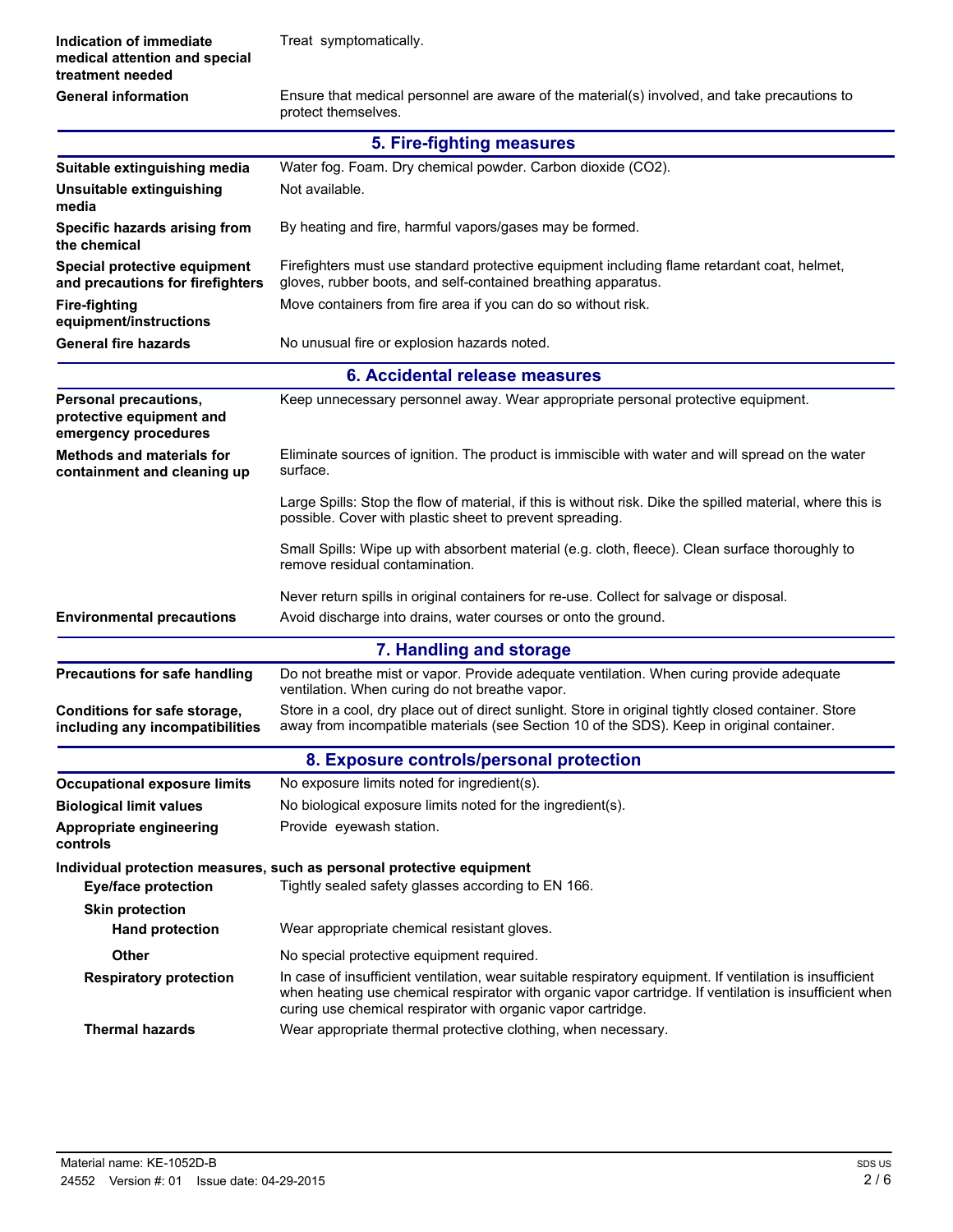**General hygiene considerations**

**Appearance**

Wash hands before breaks and immediately after handling the product. Handle in accordance with good industrial hygiene and safety practice. This product can generate formaldehyde at approximately 150 °C (300 °F) and above in the presence of air. Formaldehyde is a skin and respiratory sensitizer, eye and throat irritant, acute toxicant and potential cancer hazard. So, use adequate ventilation or wear protective equipment such as gloves, goggles, organic vapor respirator or protective clothing when this product is heated at approximately 150 °C (300 °F) and above in the presence of air.

## **9. Physical and chemical properties**

| Form                                              | Liquid.                                                                                                                                                                                                                                       |
|---------------------------------------------------|-----------------------------------------------------------------------------------------------------------------------------------------------------------------------------------------------------------------------------------------------|
| Color                                             | Colorless                                                                                                                                                                                                                                     |
| Odor                                              | Odorless                                                                                                                                                                                                                                      |
| <b>Odor threshold</b>                             | Not available.                                                                                                                                                                                                                                |
| pH                                                | Not available.                                                                                                                                                                                                                                |
| Melting point/freezing point                      | Not available.                                                                                                                                                                                                                                |
| Initial boiling point and boiling<br>range        | Not available.                                                                                                                                                                                                                                |
| <b>Flash point</b>                                | 221 °F (105 °C) Closed Cup                                                                                                                                                                                                                    |
| <b>Evaporation rate</b>                           | Not available.                                                                                                                                                                                                                                |
| Flammability (solid, gas)                         | Not applicable.                                                                                                                                                                                                                               |
| Upper/lower flammability or explosive limits      |                                                                                                                                                                                                                                               |
| <b>Flammability limit - lower</b><br>(%)          | Not available.                                                                                                                                                                                                                                |
| <b>Flammability limit - upper</b><br>$(\%)$       | Not available.                                                                                                                                                                                                                                |
| Explosive limit - lower (%)                       | Not available.                                                                                                                                                                                                                                |
| Explosive limit - upper (%)                       | Not available.                                                                                                                                                                                                                                |
| Vapor pressure                                    | Not available.                                                                                                                                                                                                                                |
| Vapor density                                     | Not available.                                                                                                                                                                                                                                |
| <b>Relative density</b>                           | 0.97                                                                                                                                                                                                                                          |
| Solubility(ies)                                   |                                                                                                                                                                                                                                               |
| Solubility (water)                                | Insoluble                                                                                                                                                                                                                                     |
| <b>Partition coefficient</b><br>(n-octanol/water) | Not available.                                                                                                                                                                                                                                |
| <b>Auto-ignition temperature</b>                  | Not available.                                                                                                                                                                                                                                |
| <b>Decomposition temperature</b>                  | Not available.                                                                                                                                                                                                                                |
| <b>Viscosity</b>                                  | Not available.                                                                                                                                                                                                                                |
| <b>Other information</b>                          |                                                                                                                                                                                                                                               |
| <b>Density</b>                                    | 8.09 lb/gal                                                                                                                                                                                                                                   |
|                                                   | 10. Stability and reactivity                                                                                                                                                                                                                  |
| <b>Reactivity</b>                                 | The product is stable and non-reactive under normal conditions of use, storage and transport.                                                                                                                                                 |
| <b>Chemical stability</b>                         | Stable at normal conditions.                                                                                                                                                                                                                  |
| <b>Possibility of hazardous</b><br>reactions      | Hazardous polymerization does not occur.                                                                                                                                                                                                      |
| <b>Conditions to avoid</b>                        | None known.                                                                                                                                                                                                                                   |
| Incompatible materials                            | Strong oxidizing agents.                                                                                                                                                                                                                      |
| <b>Hazardous decomposition</b><br>products        | Thermal breakdown of this product during fire or very high heat condition may evolve the following<br>hazardous decomposition product:<br>Carbon oxides and traces of incompletely burned carbon compounds. Silicon dioxide.<br>Formaldehyde. |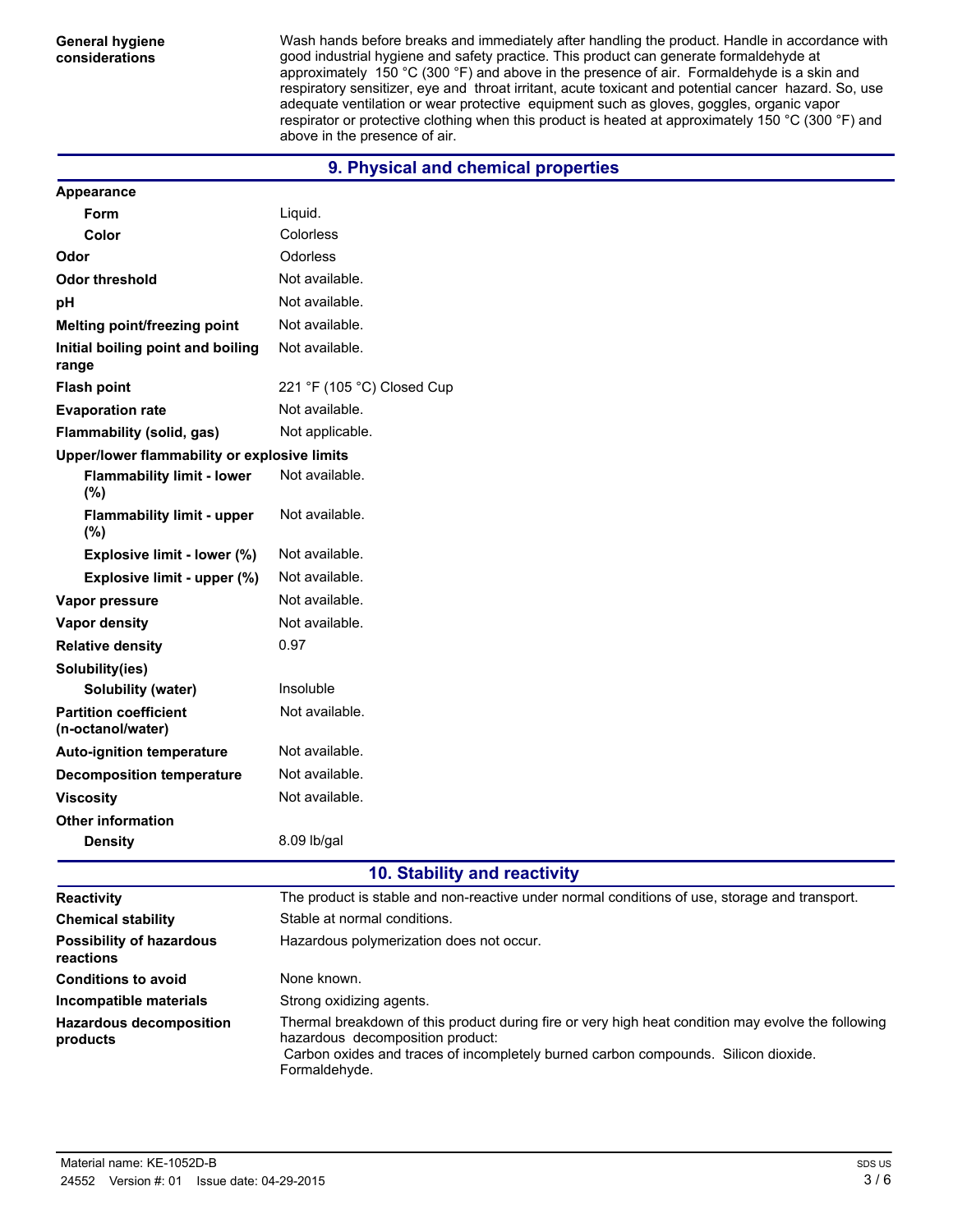## **11. Toxicological information**

| Information on likely routes of exposure                                           |                                                                                                                                                                                                                                                                                                                                                                                                                                                                                           |
|------------------------------------------------------------------------------------|-------------------------------------------------------------------------------------------------------------------------------------------------------------------------------------------------------------------------------------------------------------------------------------------------------------------------------------------------------------------------------------------------------------------------------------------------------------------------------------------|
| Ingestion                                                                          | Expected to be a low ingestion hazard.                                                                                                                                                                                                                                                                                                                                                                                                                                                    |
| <b>Inhalation</b>                                                                  | No adverse effects due to inhalation are expected.                                                                                                                                                                                                                                                                                                                                                                                                                                        |
| <b>Skin contact</b>                                                                | No adverse effects due to skin contact are expected.                                                                                                                                                                                                                                                                                                                                                                                                                                      |
| Eye contact                                                                        | Direct contact with eyes may cause temporary irritation.                                                                                                                                                                                                                                                                                                                                                                                                                                  |
| Symptoms related to the<br>physical, chemical and<br>toxicological characteristics | Direct contact with eyes may cause temporary irritation.                                                                                                                                                                                                                                                                                                                                                                                                                                  |
| Information on toxicological effects                                               |                                                                                                                                                                                                                                                                                                                                                                                                                                                                                           |
| <b>Acute toxicity</b>                                                              | Not available.                                                                                                                                                                                                                                                                                                                                                                                                                                                                            |
| <b>Skin corrosion/irritation</b>                                                   | Not available.                                                                                                                                                                                                                                                                                                                                                                                                                                                                            |
| Serious eye damage/eye irritation                                                  |                                                                                                                                                                                                                                                                                                                                                                                                                                                                                           |
| Respiratory or skin sensitization                                                  |                                                                                                                                                                                                                                                                                                                                                                                                                                                                                           |
| <b>Respiratory sensitization</b>                                                   | Not available.                                                                                                                                                                                                                                                                                                                                                                                                                                                                            |
| <b>Skin sensitization</b>                                                          | Not available.                                                                                                                                                                                                                                                                                                                                                                                                                                                                            |
| Germ cell mutagenicity                                                             | Not available.                                                                                                                                                                                                                                                                                                                                                                                                                                                                            |
| Carcinogenicity                                                                    | This product is not considered to be a carcinogen by IARC, ACGIH, NTP, or OSHA.                                                                                                                                                                                                                                                                                                                                                                                                           |
|                                                                                    | OSHA Specifically Regulated Substances (29 CFR 1910.1001-1050)                                                                                                                                                                                                                                                                                                                                                                                                                            |
| Not listed.                                                                        |                                                                                                                                                                                                                                                                                                                                                                                                                                                                                           |
| <b>Reproductive toxicity</b>                                                       | Not available.                                                                                                                                                                                                                                                                                                                                                                                                                                                                            |
| Specific target organ toxicity -<br>single exposure                                | Not available.                                                                                                                                                                                                                                                                                                                                                                                                                                                                            |
| Specific target organ toxicity -<br>repeated exposure                              | Not available.                                                                                                                                                                                                                                                                                                                                                                                                                                                                            |
| <b>Aspiration hazard</b>                                                           | Not available.                                                                                                                                                                                                                                                                                                                                                                                                                                                                            |
| <b>Further information</b>                                                         | This product can generate formaldehyde at approximately 150 degrees C(300'F) and above in<br>the presence of air. Formaldehyde is a skin and respiratory sensitizer, eye and throat irritant,<br>acute toxicant and potential cancer hazard. So, use adequate ventilation or wear protective<br>equipment such as gloves, goggles, organic vapor respirator or protective clothing when this<br>product is heated at approximately 150 degrees C(300'F) and above in the presence of air. |
|                                                                                    | <b>12. Ecological information</b>                                                                                                                                                                                                                                                                                                                                                                                                                                                         |
| <b>Ecotoxicity</b>                                                                 | No ecotoxicity data noted for the ingredient(s).                                                                                                                                                                                                                                                                                                                                                                                                                                          |
| <b>Persistence and degradability</b>                                               | Not available.                                                                                                                                                                                                                                                                                                                                                                                                                                                                            |
| <b>Bioaccumulative potential</b>                                                   | Not available.                                                                                                                                                                                                                                                                                                                                                                                                                                                                            |
| <b>Mobility in soil</b>                                                            | Not available.                                                                                                                                                                                                                                                                                                                                                                                                                                                                            |
| Other adverse effects                                                              | Not available.                                                                                                                                                                                                                                                                                                                                                                                                                                                                            |
|                                                                                    | <b>13. Disposal considerations</b>                                                                                                                                                                                                                                                                                                                                                                                                                                                        |
| <b>Disposal instructions</b>                                                       | Follow applicable Federal, State and Local regulations.                                                                                                                                                                                                                                                                                                                                                                                                                                   |
|                                                                                    | <b>14. Transport information</b>                                                                                                                                                                                                                                                                                                                                                                                                                                                          |
|                                                                                    |                                                                                                                                                                                                                                                                                                                                                                                                                                                                                           |
| DOT<br>Not regulated as dangerous goods.<br><b>IATA</b>                            |                                                                                                                                                                                                                                                                                                                                                                                                                                                                                           |
| Not regulated as dangerous goods.                                                  |                                                                                                                                                                                                                                                                                                                                                                                                                                                                                           |
| <b>IMDG</b>                                                                        |                                                                                                                                                                                                                                                                                                                                                                                                                                                                                           |
| Not regulated as dangerous goods.                                                  |                                                                                                                                                                                                                                                                                                                                                                                                                                                                                           |
| Transport in bulk according to                                                     | This product is not intended to be transported in bulk.                                                                                                                                                                                                                                                                                                                                                                                                                                   |

**Annex II of MARPOL 73/78 and the IBC Code**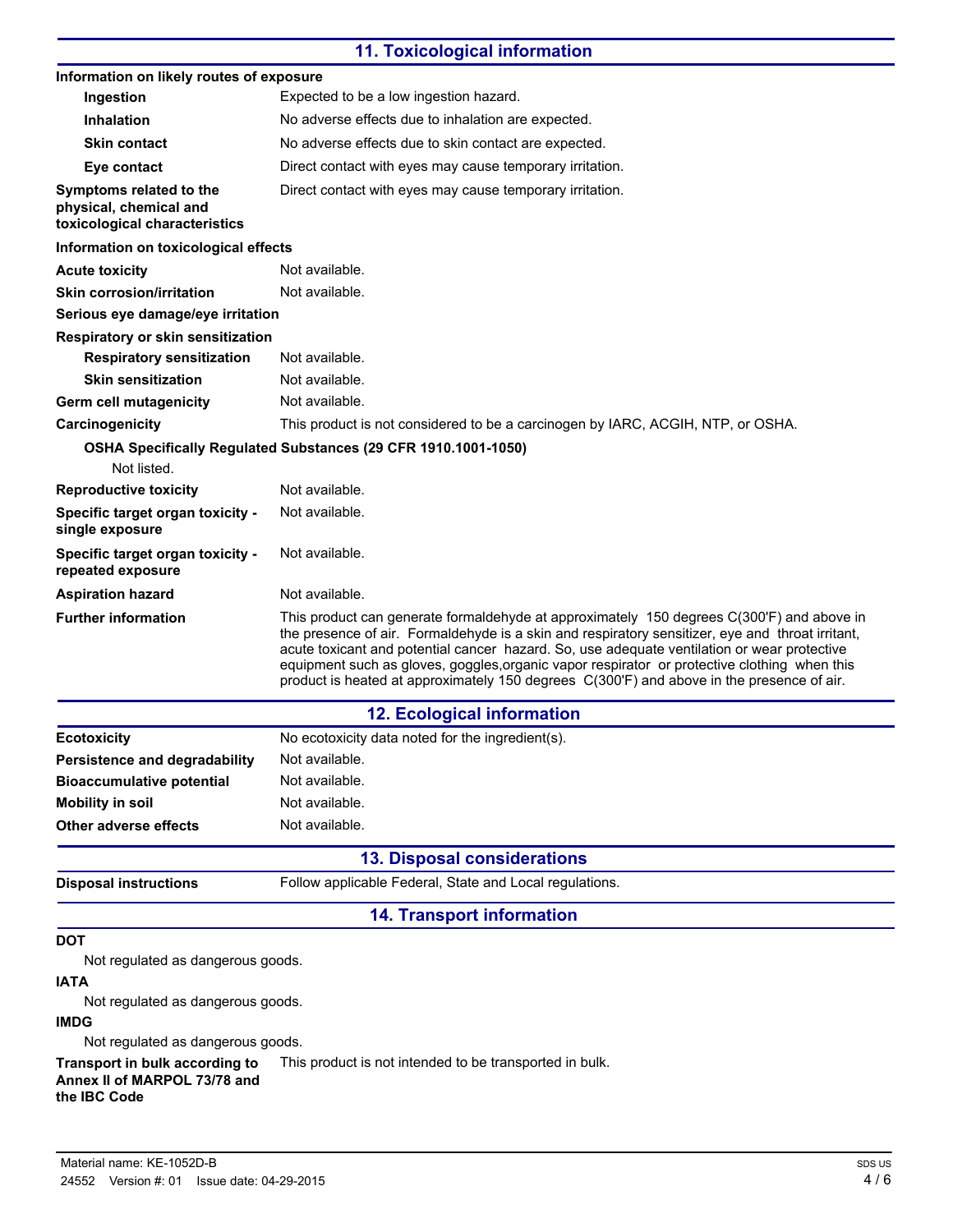| <b>15. Regulatory information</b>      |                                                                                                                                                                                               |  |
|----------------------------------------|-----------------------------------------------------------------------------------------------------------------------------------------------------------------------------------------------|--|
| US federal regulations                 | All components are on the U.S. EPA TSCA Inventory List.<br>This product is not known to be a "Hazardous Chemical" as defined by the OSHA Hazard<br>Communication Standard, 29 CFR 1910, 1200. |  |
|                                        | OSHA Specifically Regulated Substances (29 CFR 1910.1001-1050)                                                                                                                                |  |
| Not listed.                            |                                                                                                                                                                                               |  |
|                                        | Superfund Amendments and Reauthorization Act of 1986 (SARA)                                                                                                                                   |  |
| SARA 313 (TRI reporting)               |                                                                                                                                                                                               |  |
| US state regulations                   |                                                                                                                                                                                               |  |
| US. Massachusetts RTK - Substance List |                                                                                                                                                                                               |  |
| Not regulated.                         |                                                                                                                                                                                               |  |
|                                        | US. New Jersey Worker and Community Right-to-Know Act                                                                                                                                         |  |
| Not listed.                            |                                                                                                                                                                                               |  |

## **US. Pennsylvania Worker and Community Right-to-Know Law** Not listed.

## **US. Rhode Island RTK**

Not regulated.

#### **US. California Proposition 65**

California Safe Drinking Water and Toxic Enforcement Act of 1986 (Proposition 65): This material is not known to contain any chemicals currently listed as carcinogens or reproductive toxins.

#### **International Inventories**

| Country(s) or region        | Inventory name                                                            | On inventory (yes/no)* |
|-----------------------------|---------------------------------------------------------------------------|------------------------|
| Australia                   | Australian Inventory of Chemical Substances (AICS)                        | Yes                    |
| Canada                      | Domestic Substances List (DSL)                                            | Yes                    |
| Canada                      | Non-Domestic Substances List (NDSL)                                       | No                     |
| China                       | Inventory of Existing Chemical Substances in China (IECSC)                | Yes                    |
| Europe                      | European Inventory of Existing Commercial Chemical<br>Substances (EINECS) | No                     |
| Europe                      | European List of Notified Chemical Substances (ELINCS)                    | No                     |
| Japan                       | Inventory of Existing and New Chemical Substances (ENCS)                  | Yes                    |
| Korea                       | Existing Chemicals List (ECL)                                             | Yes                    |
| New Zealand                 | New Zealand Inventory                                                     | Yes                    |
| Philippines                 | Philippine Inventory of Chemicals and Chemical Substances<br>(PICCS)      | Yes                    |
| United States & Puerto Rico | Toxic Substances Control Act (TSCA) Inventory                             | Yes                    |

\*A "Yes" indicates that all components of this product comply with the inventory requirements administered by the governing country(s) A "No" indicates that one or more components of the product are not listed or exempt from listing on the inventory administered by the governing country(s).

| 16. Other information, including date of preparation or last revision |                                                  |  |
|-----------------------------------------------------------------------|--------------------------------------------------|--|
| <b>Issue date</b>                                                     | 04-29-2015                                       |  |
| <b>Version #</b>                                                      | 01                                               |  |
| <b>NFPA ratings</b>                                                   | Health: $0$<br>Flammability: 0<br>Instability: 0 |  |
| <b>NFPA ratings</b>                                                   |                                                  |  |